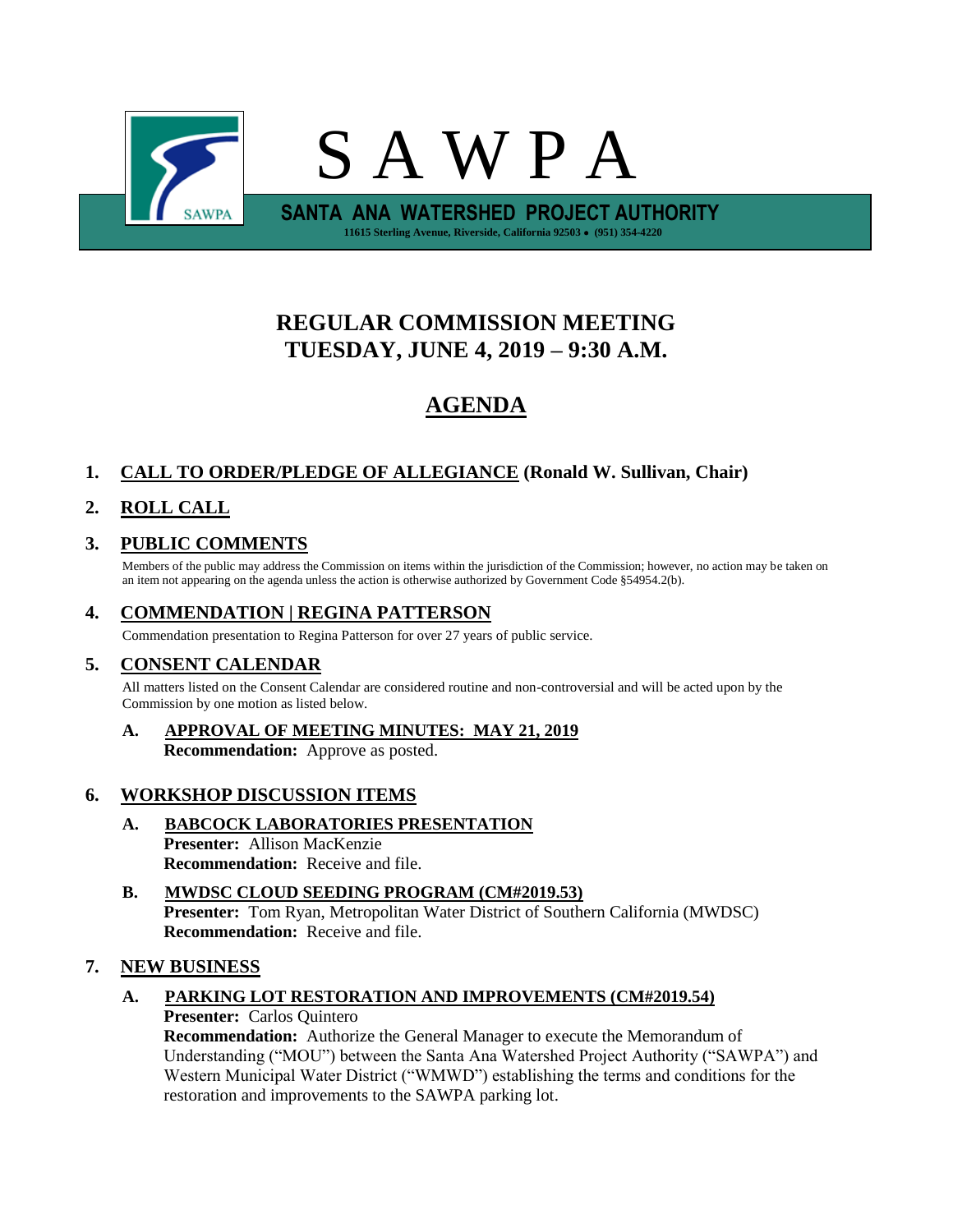#### **B. RECOMMENDED FUNDING ALLOCATION AND PROJECTS FOR OWOW PROPOSITION 1 ROUND 1 INTEGRATED REGIONAL WATER MANAGEMENT (IRWM) PROJECT FUNDING (CM#2019.55)**

**Presenter:** Matthew Howard **Recommendation:** Approve the funding allocation and portfolio of projects for OWOW Proposition 1 Round 1 Integrated Regional Water Management Grant Funding.

**C. STRATEGIC PLAN UPDATE (CM#2019.57) Presenter:** Rich Haller **Recommendation:** Receive a report on the 2016 SAWPA strategic planning efforts, determine if an update is needed in 2019, and if so direct staff to develop an approach for Commission consideration.

#### **D. REQUEST FOR QUALIFICATIONS (RFQ) FOR LEGAL SERVICES (CM#2019.58) Presenter:** Rich Haller **Recommendation:** Authorize release of a Request for Qualifications (RFQ) for Legal Services.

**E. SAWPA BUILDING RENOVATIONS | NOTICE INVITING BIDS (CM#2019.59) Presenter:** Carlos Quintero **Recommendation:** Authorize the General Manager to issue a Notice Inviting Bids for the Santa Ana Watershed Project Authority Building Renovations and to file a Notice of Exemption with the Riverside County Clerks' Office.

#### **F. COMMISSION MEETING SCHEDULE | JULY 2019 Presenter:** Rich Haller **Recommendation:** Provide direction to staff regarding the July 2, 2019 regular meeting of the Commission.

### **8. INFORMATIONAL REPORTS**

**Recommendation:** Receive for information.

- **A. CHAIR'S COMMENTS/REPORT**
- **B. COMMISSIONERS' COMMENTS**
- **C. COMMISSIONERS' REQUEST FOR FUTURE AGENDA ITEMS**
- **9. CLOSED SESSION**
	- **A. PURSUANT TO GOVERNMENT CODE SECTION 54957.6 – CONFERENCE WITH LABOR NEGOTIATOR**

SAWPA Designated Representative: General Manager Richard E. Haller Non-Represented Employees: All SAWPA employees

**B. PURSUANT TO GOVERNMENT CODE SECTION 54957 – PUBLIC EMPLOYEE EVALUATION – GENERAL MANAGER**